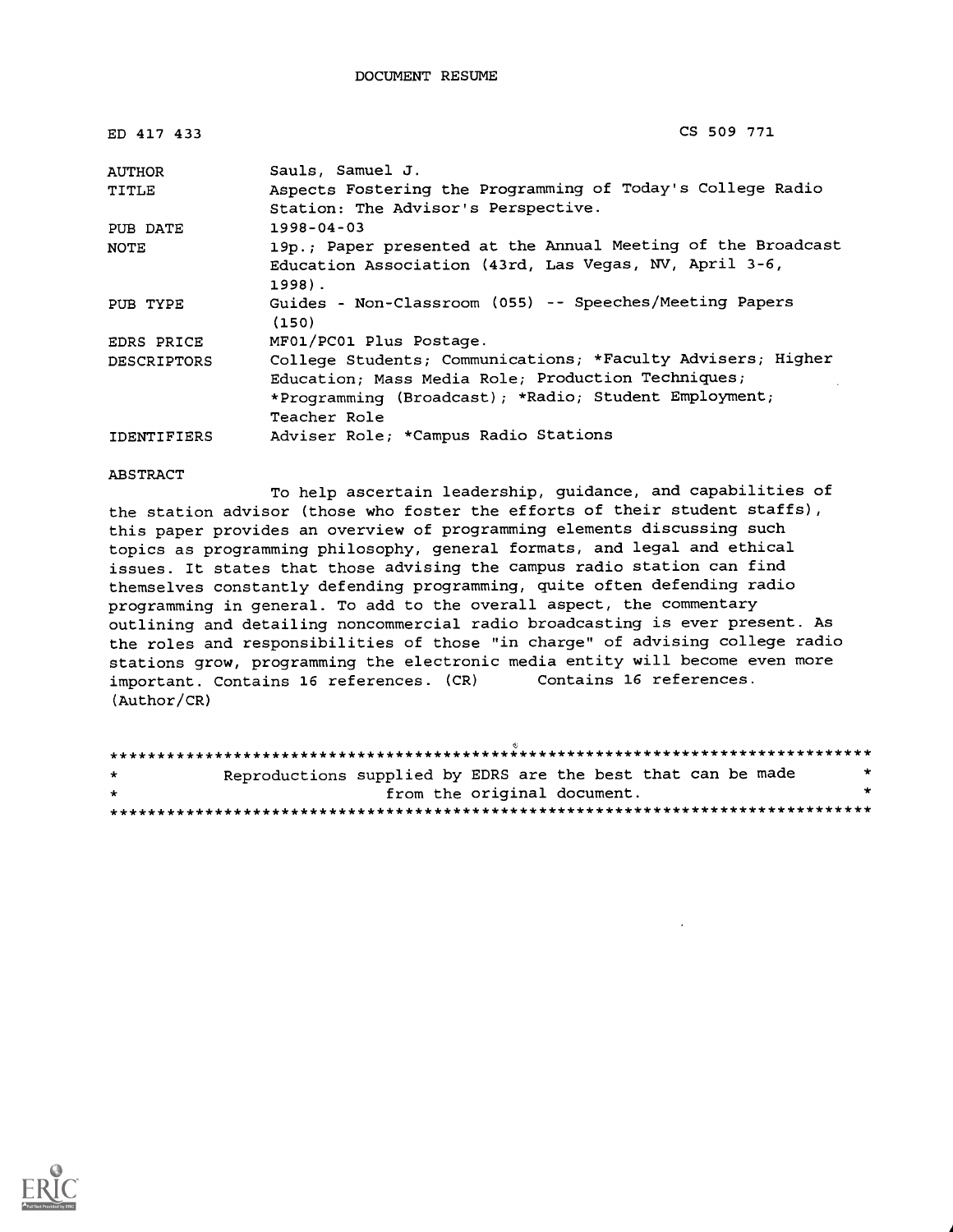Running head: COLLEGE RADIO PROGRAMMING

ASPECTS FOSTERING THE PROGRAMMING OF TODAY'S COLLEGE RADIO STATION: THE ADVISOR'S PERSPECTIVE

> Samuel J. Sauls, Ph.D. Department of Radio, Television and Film University of North Texas

> > P.O. Box 310589 Denton, Texas 76203

Phone: (940)565-3222 Fax: (940)565-2518

Email: sauls@unt.edu

U.S. DEPARTMENT OF EDUCATION<br>Office of Educational Research and Improvement<br>EDUCATIONAL RESOURCES INFORMATION CENTER (ERIC) This document has been reproduced as received from the person or organization

originating it. Minor changes have been made to

improve reproduction quality.

Points of view or opinions stated in this document do not necessarily represent official OERI position or policy.

PERMISSION TO REPRODUCE AND DISSEMINATE THIS MATERIAL HAS BEEN GRANTED BY

S. Sauls

TO THE EDUCATIONAL RESOURCES INFORMATION CENTER (ERIC)

BEST COPY AVAILABLE

 $\sim$  .

1

Prepared for the Student Media Advisors Division Broadcast Education Association (BEA)  $43^{\mathtt{ra}}$  Annual Convention April 3, 1998 Las Vegas, NV

> Dr. Philip A. Thompsen SMA Paper Competition Chair

> > $\hat{z}$

 $\bullet$ 

 $\cdot$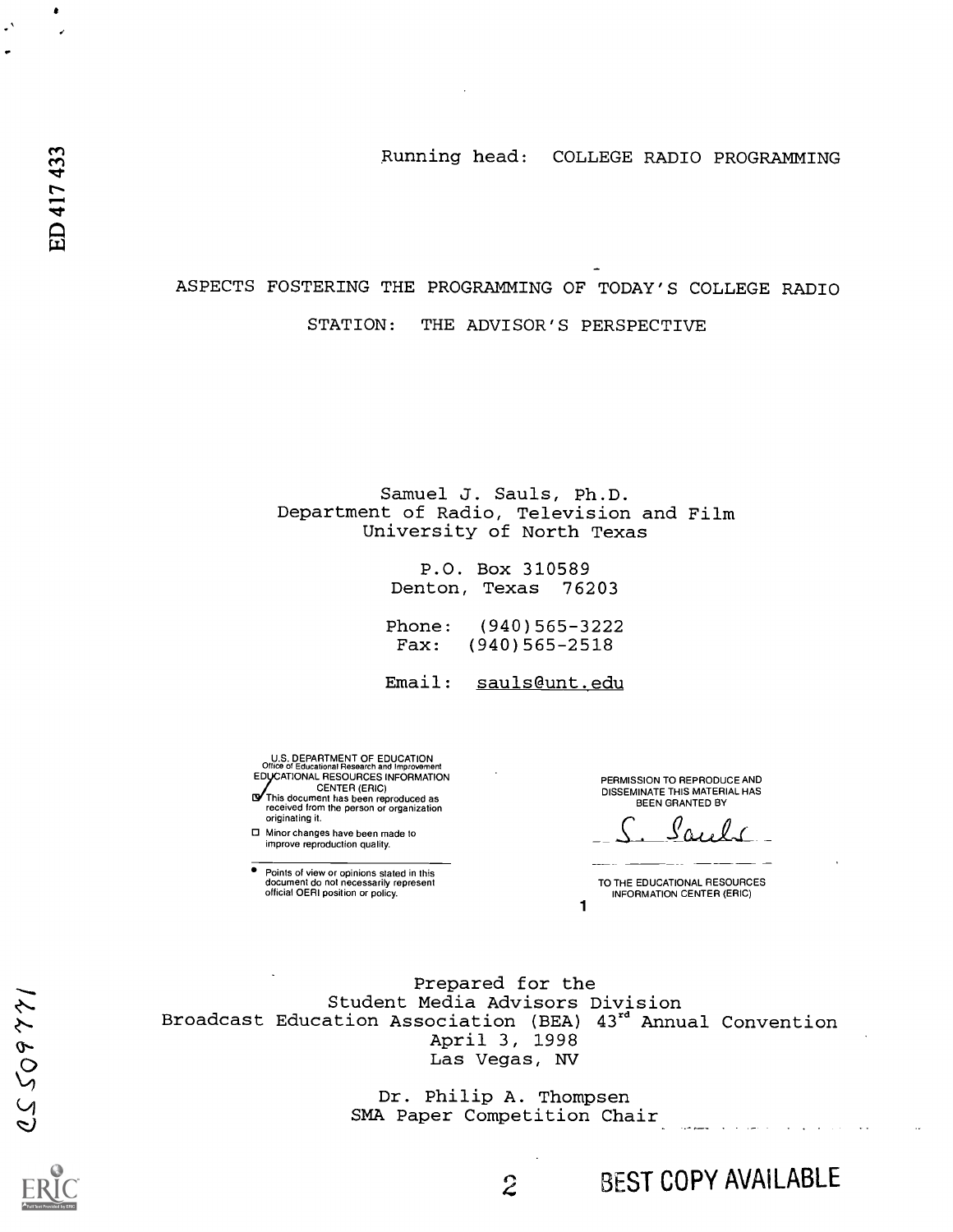# ASPECTS FOSTERING THE PROGRAMMING OF-TODAY'S COLLEGE RADIO STATION: THE ADVISOR'S PERSPECTIVE

## Abstract

For those advising the campus radio station, one can find themselves constantly defending programming, and quite often defending radio programming in general. Then, to add to the overall aspect, the commentary outlining and detailing noncommercial radio broadcasting is ever present.

As the roles and responsibilities of those "in charge" of advising college radio stations grow, programming the electronic media entity will become even more important. To help ascertain leadership, guidance, and capabilities of the station advisor (those who foster the efforts of their student staffs), this paper provides an overview of programming elements. Such topics as programming philosophy, general formats, and legal and ethical issues are discussed.



3 BEST COPY AVAILABLE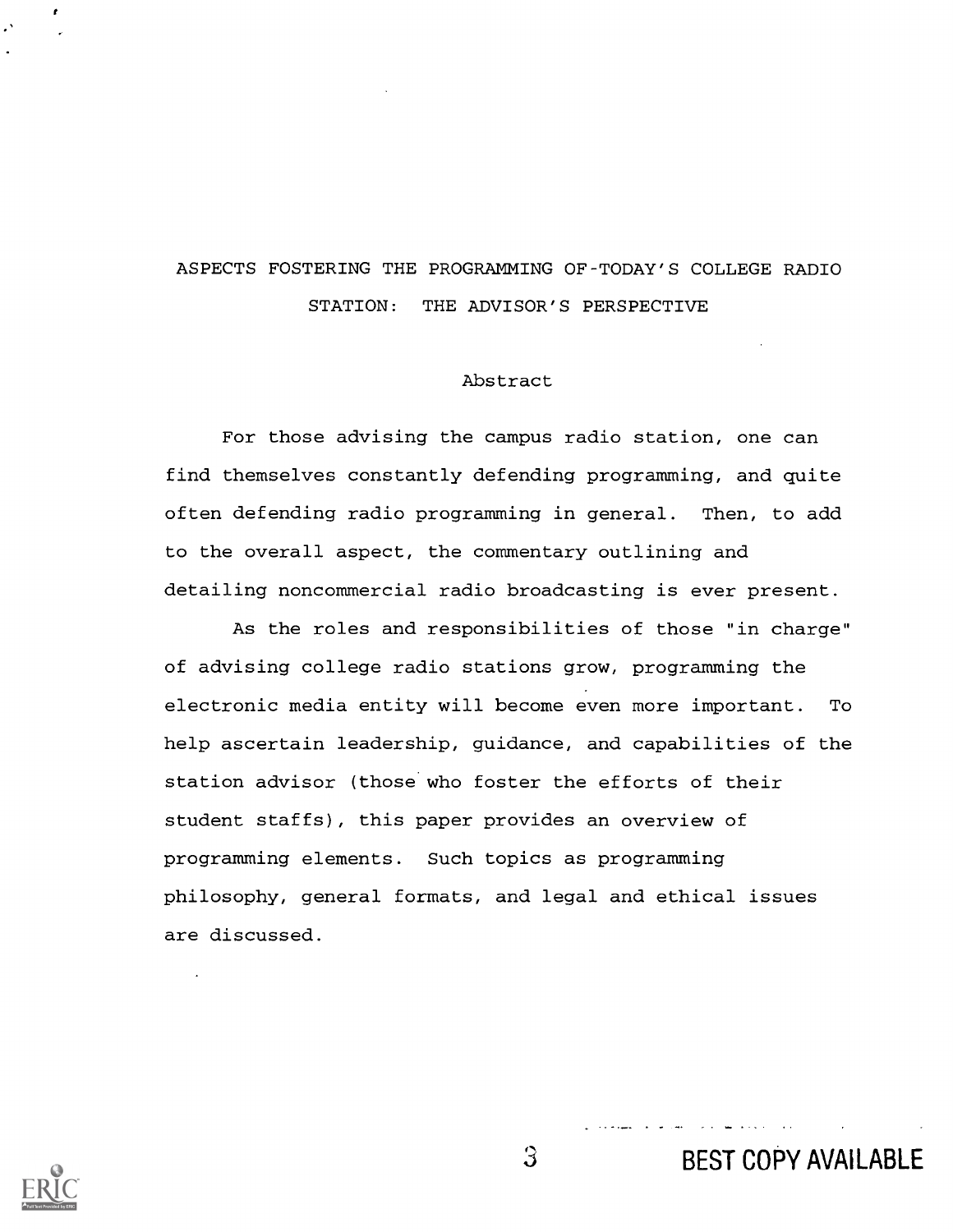# ASPECTS FOSTERING THE PROGRAMMING OF TODAY'S COLLEGE RADIO

STATION: THE ADVISOR'S PERSPECTIVE

While some formats are perpetuated or are constantly being rejuvenated, most radio formats are constantly changing as the times and the audience change. ... [Noncommercial stations] are structured as nonprofit organizations with the basic goal of providing access and service to the public, especially those groups that are typically overlooked by commercial media. (Adams & Massey, 1995, p. 189)

For those advising the campus radio station, one can find themselves constantly defending programming, and quite often defending radio programming in general. Then, to add to the overall aspect, the commentary outlining and detailing noncommercial radio broadcasting is ever present. Addressing public radio, Charles Hamilton wrote the following in his 1994 dissertation that provides a true justification for the medium, and thus college radio:

#### Why study public radio?

Public radio is a small and diverse part of the American media. The motivations for the existence of public radio are as varied as anywhere in the American media system. In public radio, we find stations that were founded to explore the science of radio in the 1920s, provide education and culture to the masses, to provide access to media for those who do not usually have access, to train future media professionals, to support political viewpoints, and many more.

#### Programming Philosophy

Programming at college stations "can span many music genres, from rock to folk, jazz to metal, reggae to rap, gospel to tejano, and classical to country. Spoken word poetry, alternative-perspective news, religious and

أنادي المستعمل المتحدث والمتعلم والمستعمل والمستعمل والمنافع

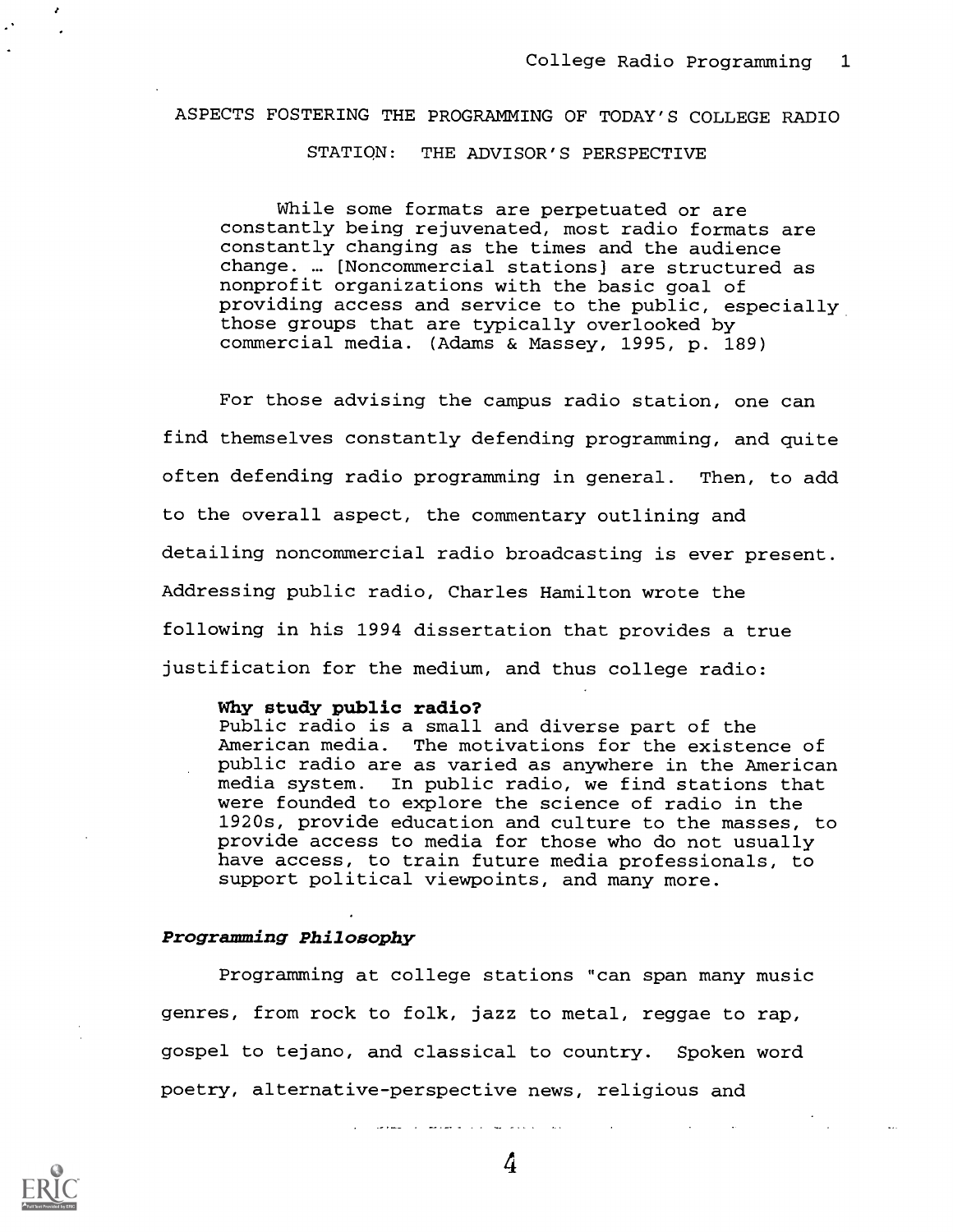political programming also often find a home on college radio" (Sauls, 1995). This programming lends college radio to the appeal of the "open radio format." Basically, anything goes. Even the radio drama, the foundation of early radio, can be found today on college radio stations (Appleford, 1991).

In 1992, a study was conducted which specifically sought to analyze programming elements in public radio. Conducted on behalf of the Corporation for Public Broadcasting (the entity which oversees National Public Radio) by Audience Research Analysis and Thomas & Clifford, 568 stations participated in the survey. Entitled Public Radio Programming Strategies: A Report on the Programming Stations Broadcast And the People They Seek to Serve, the "project's central thrust [was] to seek out underlying patterns in the key dimensions of stations' audience service ... and to identify where these patterns are shared among significant numbers of stations." (p. 1)

The basic theory of PUBLIC RADIO PROGRAMMING STRATEGIES is that patterns of affinity exist among stations with shared audience service missions. By better understanding patterns, the theory continues, public radio can sharpen the effectiveness of the service it provides to traditional constituencies. It can achieve economies of scale through new initiatives that are targeted to meet common objectives. It can reach more broadly across society through programming designed for listeners who are now at the periphery of public radio's audience. (Giovannoni, et. al., 1992, p. 9)

Many college radio stations put forth programming philosophies to help explain themselves. Quite often these ideologies are contained in station mission stations. For

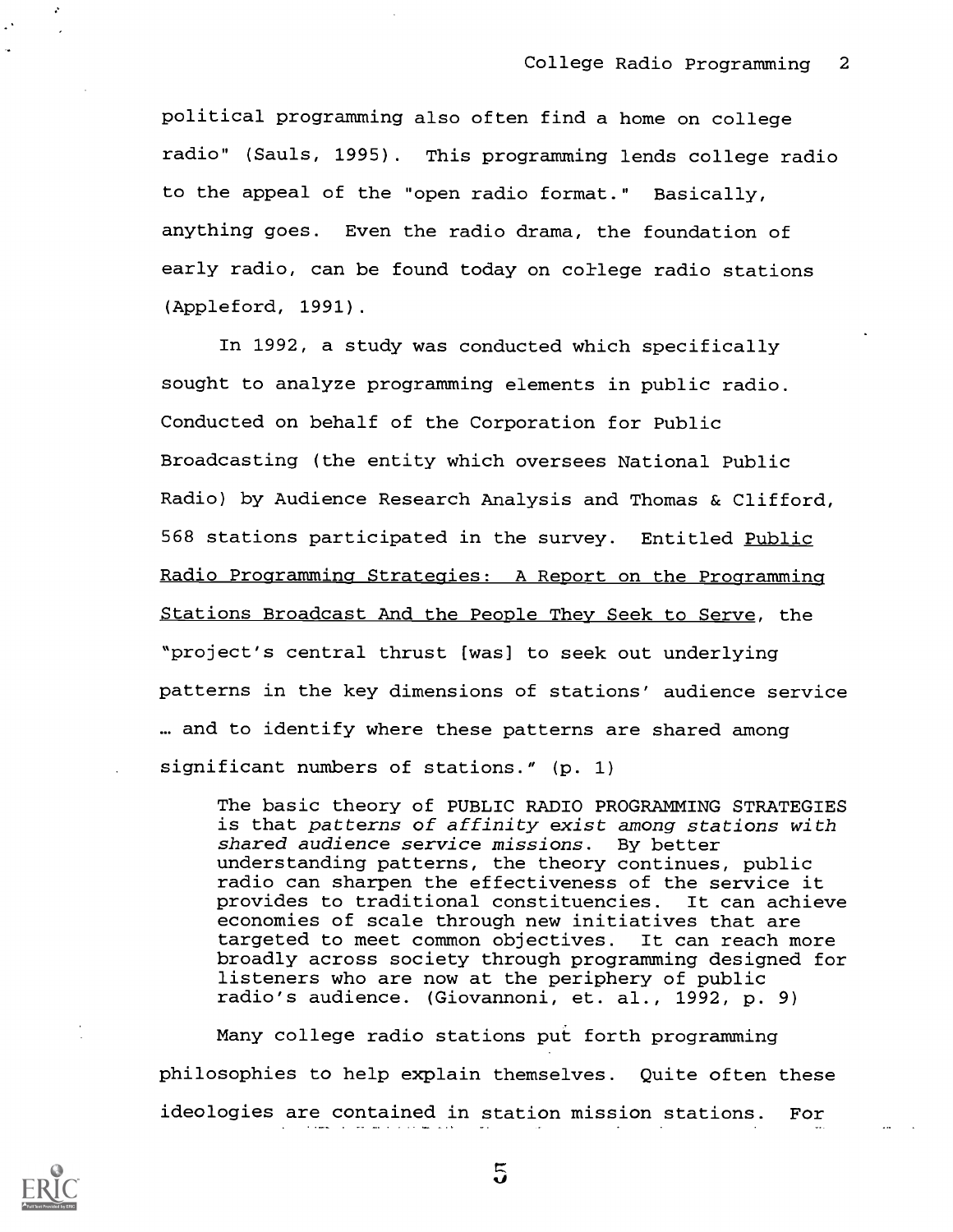example, WSRN'S PROGRAMMING PHILOSOPHY (Adopted 29 March, 1991) at Swarthmore College (as provided via their web page) postulates that:

In order to maintain the largest possible audience, it is necessary for WSRN to provide shows that are not found on other stations. As a result, it is necessary to choose certain types of programs as more desirable than others. The Board of Directors of WSRN does not find its position to be one of judging the quality of different types of music. Rather, it is the board's responsibility to decide which genres of music are elsewhere unavailable. Therefore, students who are knowledgeable in non-mainstream music, or willing to learn more about it, are more likely to receive a programming slot than those intent on playing music that can be found on other stations. (http://wsrn.swarthmore.edu/96/philosophy.html)

## Serving Underserved Niches of the Population

2

Overall, as with commercial stations, the underlying premise of the college radio station is to serve the community, whether it be the campus community or the community at large, but in unique ways often geared to underserved niches of the population. This ideal is consistent with the fact that colleges and universities, as are commercial broadcasters, are licensed to "operate broadcast facilities in the public interest, convenience, and necessity" (Ozier, 1978, p. 34). Studies indicate that this service component to the community is important (see Sauls, 1993).

Research findings anticipate:

greater diversity in programming and target audiences not within a given stations' program schedule, but among several stations within the same community. For example, even as a given station is working to focus its schedule on a particular "niche," other stations in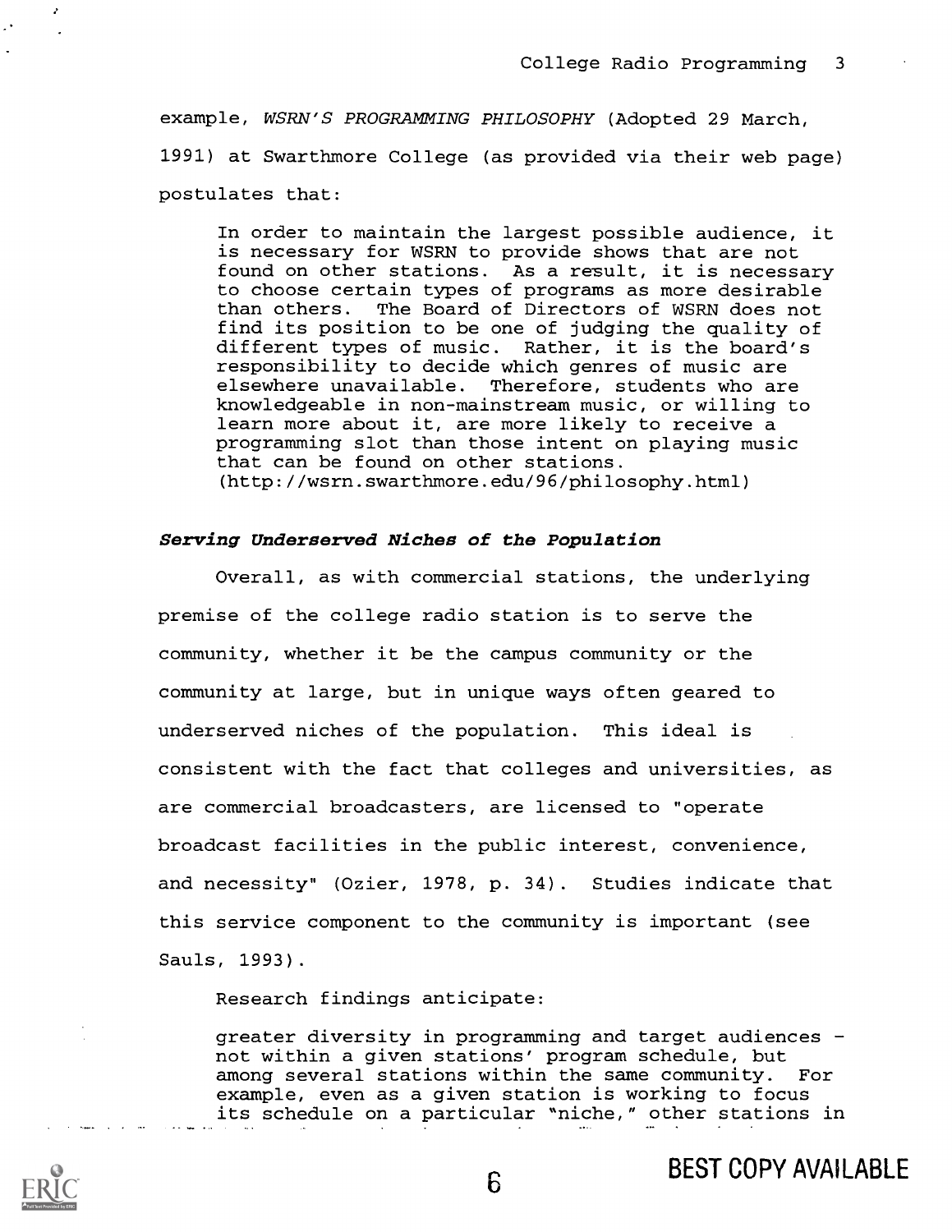the same community are committed to quite different strategies - different kinds of programming for different kinds of listeners. (Giovannoni, et. al., 1992, p. 2)

## Alternative Programming and College Radio

The key to programming is demographics. Once you have ascertained what your target audience is, you have to program to reach it. Typically, you can compete with other stations with the same format or you can counterprogram to reach audiences that are currently missed by the other stations in your market. Although demographics are the most important consideration when establishing a format, other factors--such as public relations, promotions, presentational pace and style, personalities, scheduling, and the overall style of the station--greatly affect the success of the basic format. (Adams & Massey, 1995, p. 189)

"... [N]early all stations see their primary function as one of providing alternative programming to their listening audiences. . . More specifically, the alternative programming is primarily made up of three types: entertainment, information, and instruction" (Caton, 1979, p. 9). "College radio is as varied as college towns or college students" (Pareles, 1987, p. C18). Some stations mirror commercial radio, while others opt to develop their own style.

In reality, the entire concept of providing "alternative music" to a college audience can be questioned as to the penetration of the college demographic itself. Kevin Zimmerman, wrote in 1989 that "more high schoolers actually listen to alternative music than college students" (p. 67.) And so, it is postulated that while alternative rock bands are popular on college radio stations, the



÷

 $\overline{7}$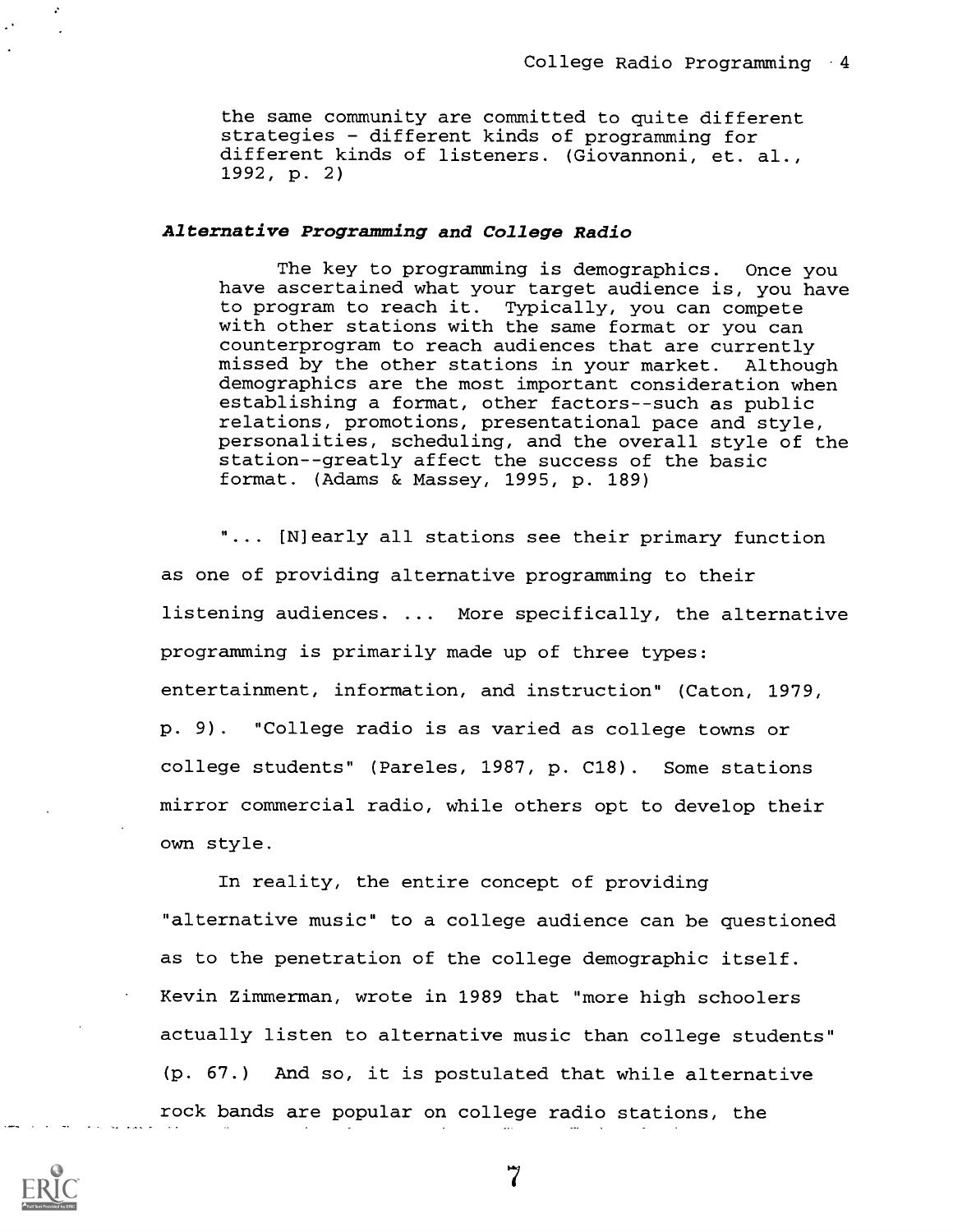college students themselves listen more to mainstream radio. "Some program directors argue that college stations with mainstream formats better prepare broadcasting students for careers in commercial radio. Others cite the nature of the audience."

When looking at how college radio fits into both the overall radio market and specific local markets, it is tempting to conceptualize college radio as a monolithic medium. This temptation that should be avoided, however, because not all college radio stations follow alternative music formats, and college radio is not the only form of radio that programs alternative music. (Kruse, 1995, pp. 42-44; 157-179)

#### Noncommercial Formats

Since noncommercial educational FM stations are the most common licensing for broadcast college radio one will find most of these stations somewhere between 88.1 and 91.9 MHz, (within the section of the FM spectrum reserved for noncommercial radio). As a licensee, a "noncommercial educational FM broadcast station will be licensed only to a nonprofit educational organization" and "shall furnish a nonprofit and noncommercial broadcast service." (Rules Service Company, 1994-95, Part 73.503.) Then, even more recently, non-broadcast college stations have emerged. These include such outlets as cable only stations and the concept of internet broadcasting. Still, these stations usually maintain the noncommercial programming ideals.

Michael Adams and Kimberly Massey's 1995 book entitled Introduction to Radio: Production and Programming (as cited earlier) provides that noncommercial radio can be divided



÷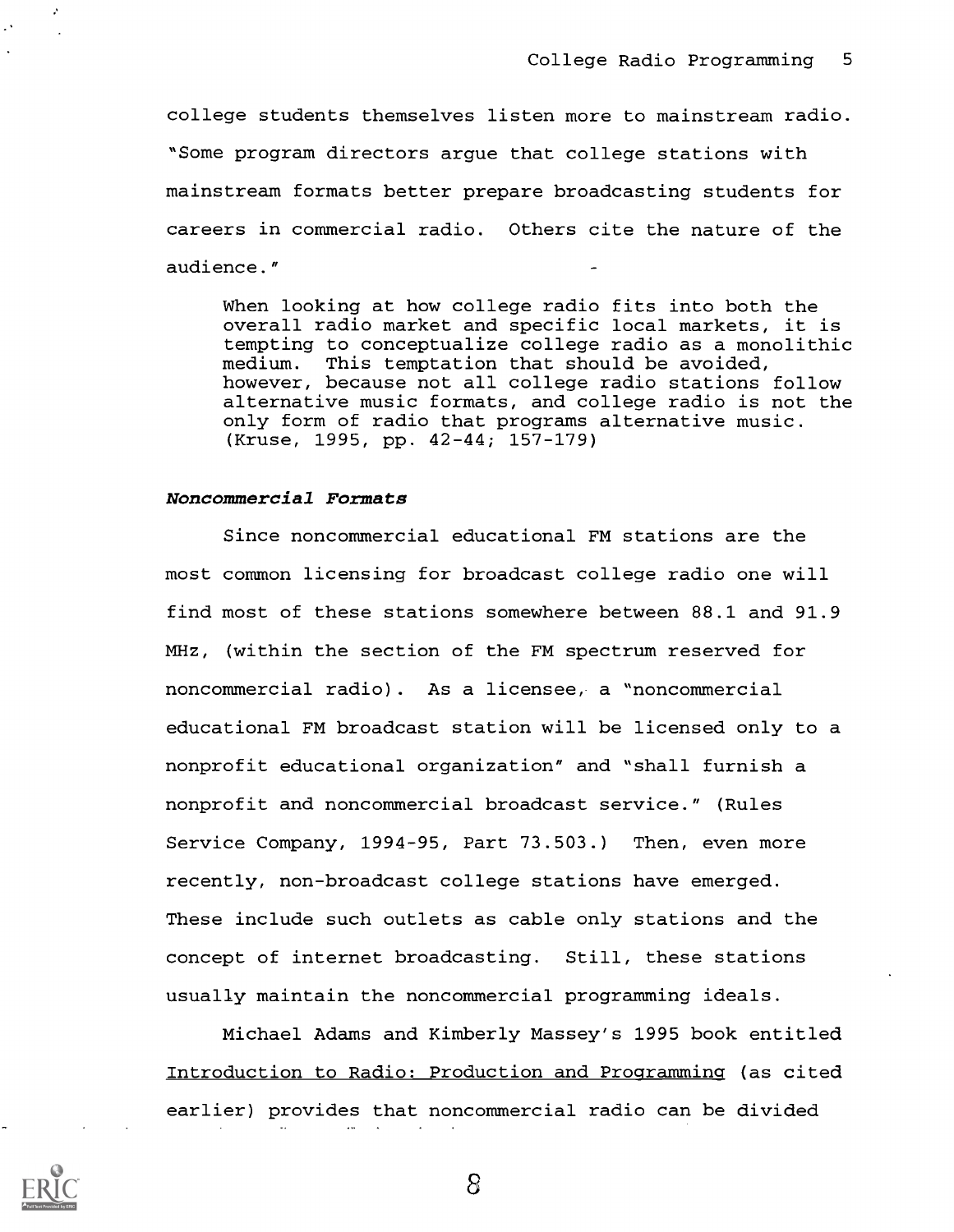into three categories: college radio, public radio, and community radio. Here, each is discussed for consideration by station advisors.

College Radio. College radio stations dominate the noncommercial channels with more than eight hundred educational [sic] institutions holding licenses. These stations typically present alternative programming, that is, programs you probably wouldn't hear on other commercial stations.... Nearly 90 percent of college stations are oriented toward music.... Most college radio stations are programmed by students either as learning laboratories or school activities.

Though music dominates college radio's focus, public affairs programming is also presented.... The important contribution of this programming is that it allows groups that are typically politically disenfranchised by the commercial mass media to have a voice through the medium of radio.

In addition to providing unique music and public affairs programming, college radio stations have another primary purpose: to teach students about radio. Most college radio stations are run by students.... Since college radio allows volunteers to work with any and all departments, students are able to gain firsthand experience in a variety of areas, which provides them with a good "big picture" of the business of radio. (Adams & Massey, 1995, pp. 187-188)

It should be pointed out that even college radio stations must adhere to minimum operating schedules. "All noncommercial educational FM stations are required to operate at least 36 hours per week, consisting of at least 5 hours of operation per day on at least 6 days of the week." Concerning holidays, "stations licensed to educational institutions are not required to operate on Saturday or Sunday or to observe the minimum operating requirements during those days designated on the official school calendar as vacation or recess periods." (Rules Service Company, 1994-95, Part 73.561.) Stations not meeting these



÷

 $\mathbf{c}$ 

 $\omega_{\rm{max}}=1$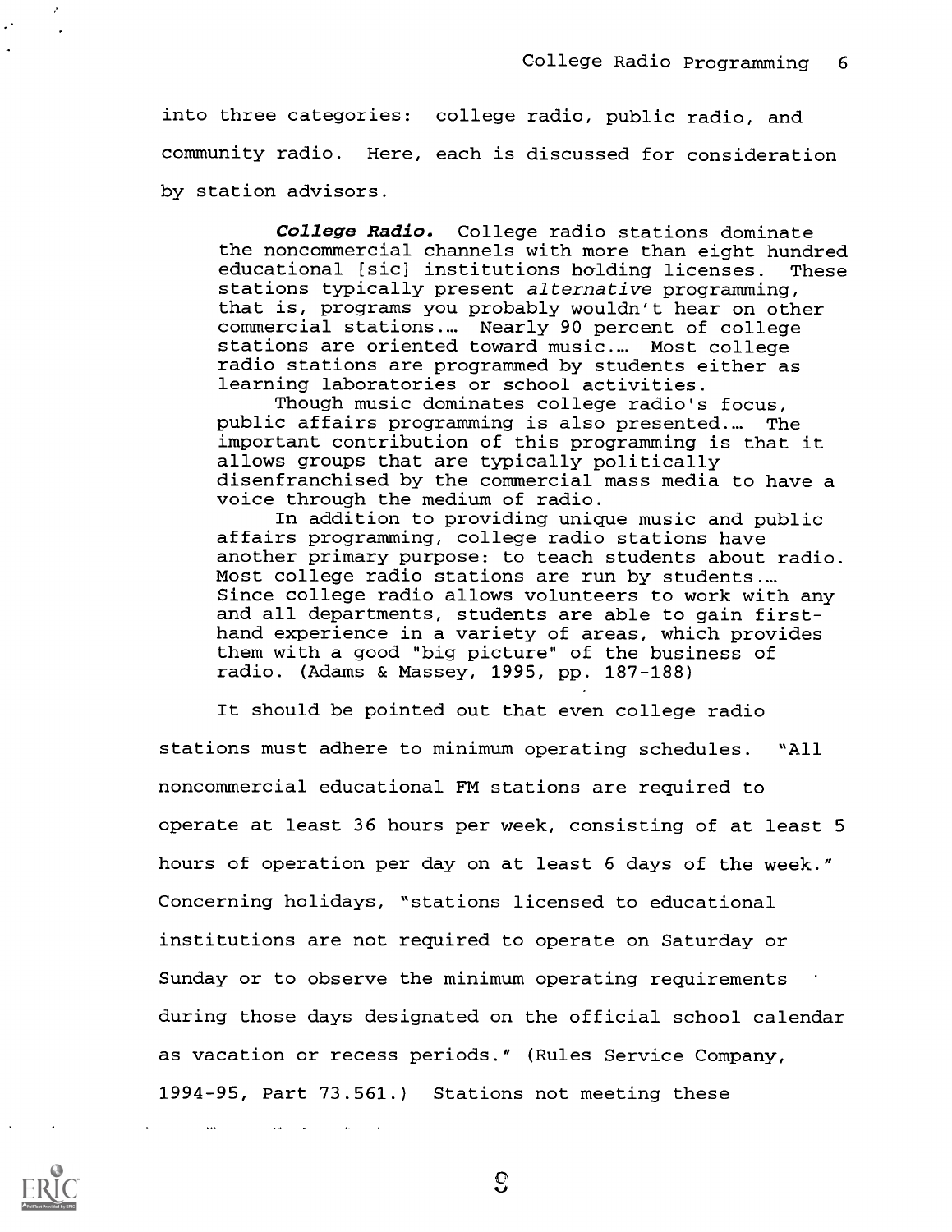requirements can be subject to share use of the frequency under a time arrangement from another licensee approved by the FCC.

Public Radio. Since public radio stations are noncommercial and cannot compete in the marketplace with their economically more viable commercial counterparts, they are funded partly by the government, by underwriting grants from private corporations, and by listener support. It also helps to be affiliated with NPR because expensive, high quality programming is provided by the network, relieving much of the programming cost responsibilities. The main goal of public stations is to involve the community as much as possible in local, regional, and national issues.... [As opposed to commercial radio,] revenue received by public stations is put back into programming and operations because public radio is nonprofit. (Adams & Massey, 1995, p. 187)

Community Radio. Community radio represents the smallest number of stations in the country, and it usually operates at a lower power level. Stations are economically supported by community groups, local business underwriting, and listener donations. Like college stations, community radio provides alternative programming through a variety of different formats. (Adams & Massey, 1995, p. 188)

The point to made is that no matter what noncommercial format choice of approach the college or university radio station makes, it usually can be found within one of these three types. In reality, quite often the format exhibits characteristics found in different combinations of the types. (Of course, you can't discount the idea of putting a commercial station on the air. Some college stations have been very successful in this arena.)

## Programming Issues in the Community

To instill the notion that community issues are being presented within the context of public affairs programming,



 $\mathcal{C}$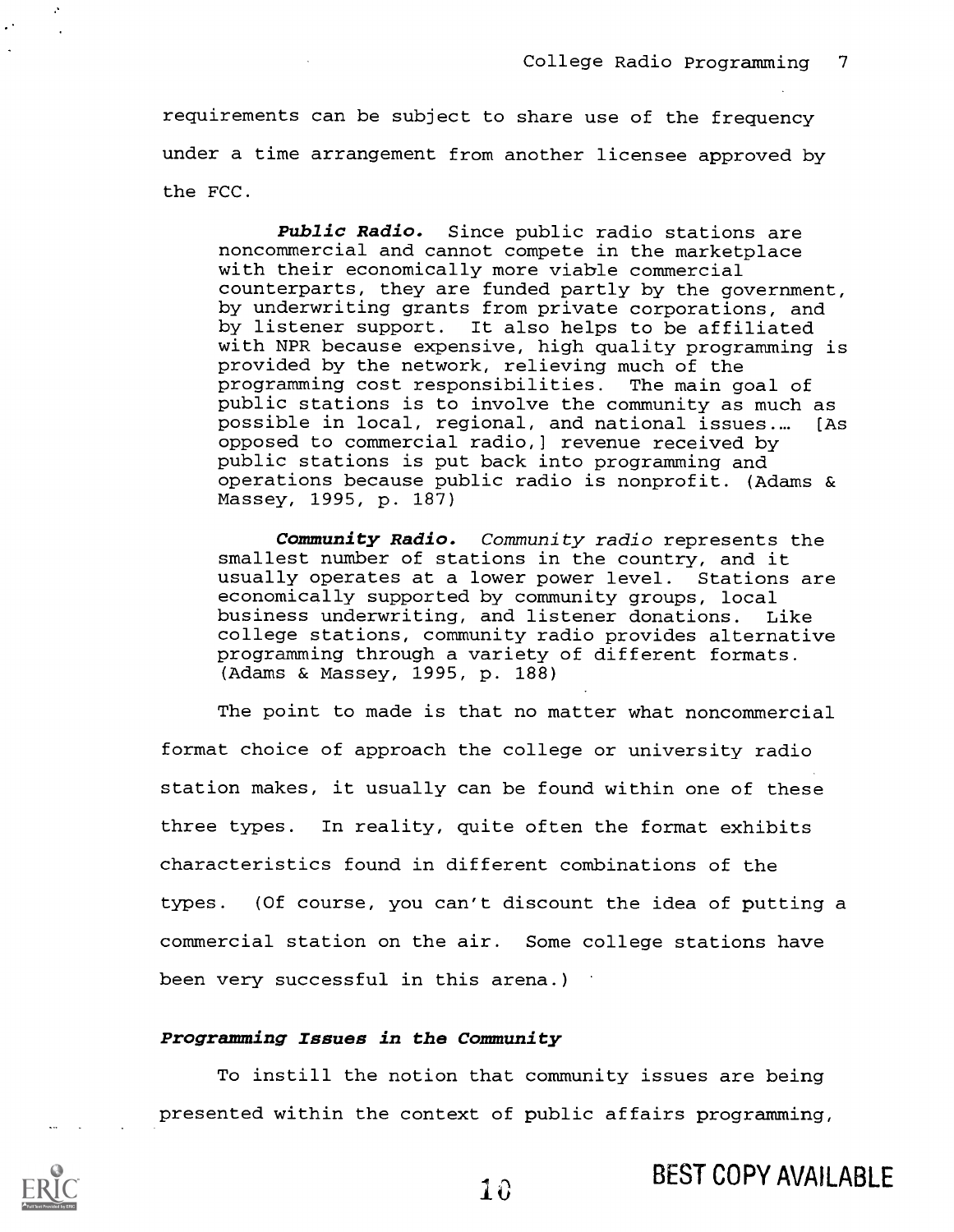$\sim 100$  km s  $^{-1}$ 

as mentioned earlier within the context of college radio, noncommercial stations are required to ascertain individuals in the local community, usually community leaders, to determine what topics are of current importance. This is where the ideas of taxation, employment, civil rights, infrastructure design, road repair, city services, education, etc. are derived. Within the station public file, a record detailing the "ascertainment" and programs must be included. Included in the station's "Issues/Programs List":

For nonexempt noncommercial educational broadcast stations, every three months a list of programs that have provided the station's most significant treatment of community issues during the preceding three month period. This list for each calendar quarter is to be filed by the tenth day of the succeeding calendar quarter (e.g. January 10 for the quarter October-December, April 10 for the quarter January-March, etc.). This list shall include a brief narrative describing what issues were given significant treatment and the programming that provided this treatment. The description of the programs should include, but is not limited to, the time, date, duration and title of each program in which the issue was treated.[Effective May 31, 1988]. (Rules Service Company, 1994-95, Part 73, Record 3662/4424.)

So what does a station program to address the issues? In sum, the "FCC leaves it up to each broadcaster to determine which issues are of concern to its listening community, and how best to air programs that are responsive to such interests." (NACB, 1995, p. 86) This is where it is important for students to be up-to-date with issues in the local community. For students in a college town away from home this is sometimes quite challenging. Recommendations

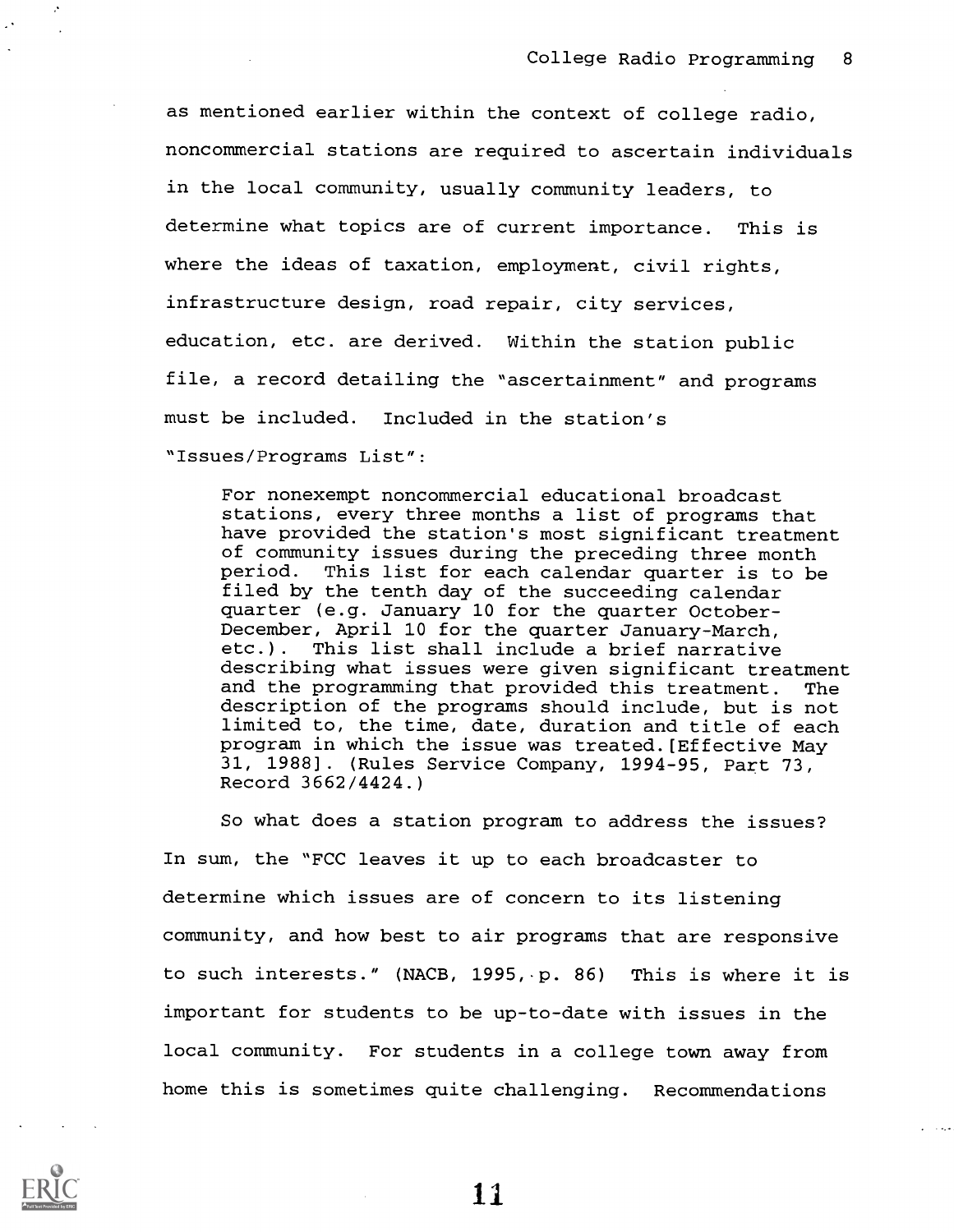are for the station Public Affairs or News Director to read the local paper and try to attend local civic gatherings, particularly City Council and School Board meetings in addition to Chamber of Commerce events.

Furthermore, those 10, 30, and 60- second Public Service Announcements (PSAs) do help in addressing your programming commitment in regards to local issues. "However, PSAs should not be listed as the majority of the responsive programming aired by the station." (NACB, 1995, p. 86)

### Equal Time

Still today the question of "equal time" arises within the realm of programming. Basically, if one side of a controversial issue is presented, does equal time need to be provided or devoted to the opposing side or sides? Does the station Public Affairs or News Director need to interview all sides when addressing an issue? While the requirements within the Fairness Doctrine have been set-aside, in an educational environment (where college radio exists) it is typical to profess the ideals of presenting all sides. So, it is only natural then that the mores of "equal time" are sincere.

In reality, few in college radio management can foresee fighting the issue of "equal time" in court  $-$ - campus radio stations couldn't afford it financially and their schools may not appreciate it. But, the reality is that "equal time" may actually work against itself. There is a belief

المتعارف المتحدث والمهار معارضا

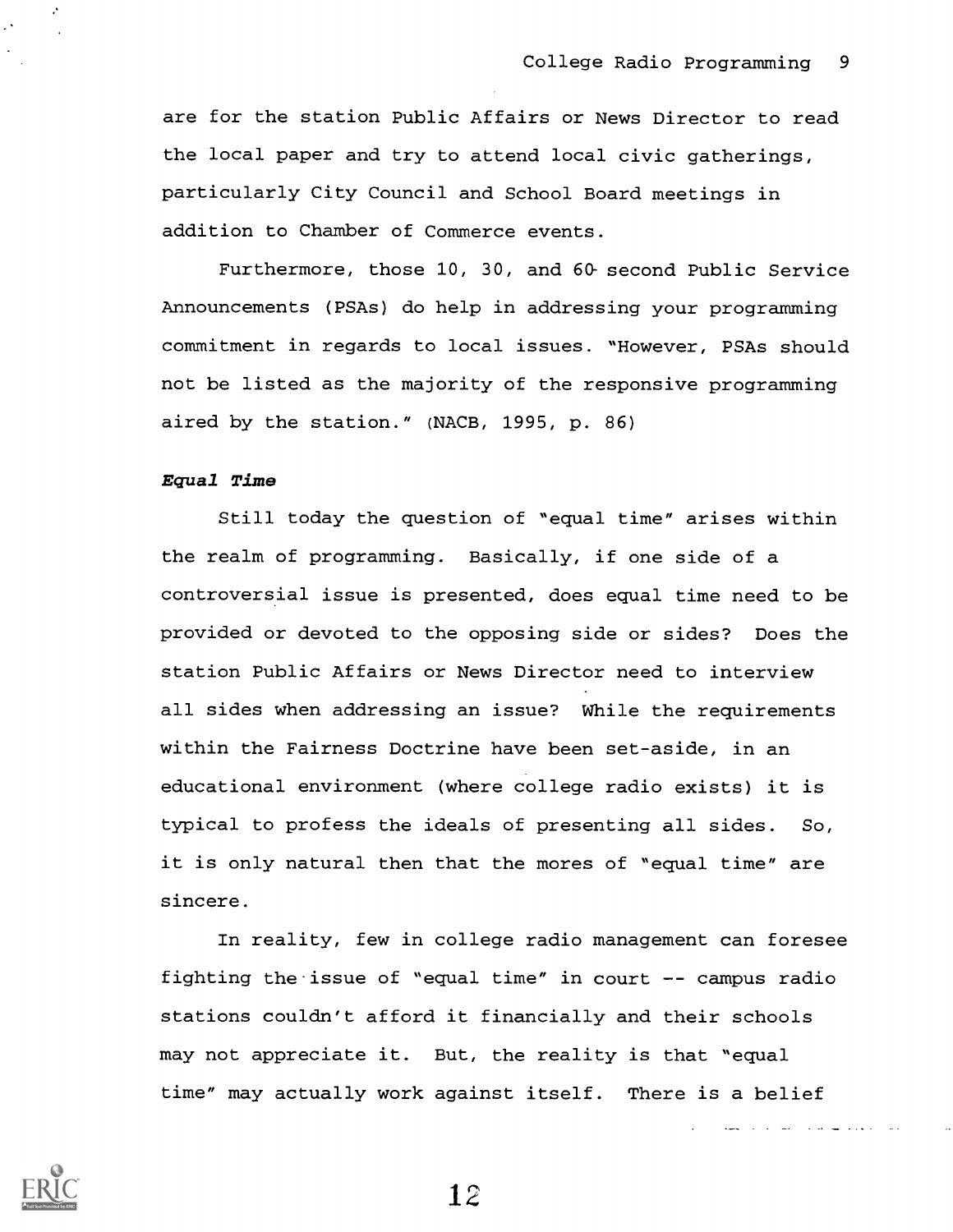that if a station is going to be challenged concerning "equal time" allotment, the easy way out is not to present controversial issues at all. Thus, the ideal of "equal time" has the effect of squelching coverage of issues deemed controversial. Therefore, while the intent of the Fairness Doctrine might have been to present all sides, in use it could actually suppress the coverage of any side by denying broadcast out of fear of reprisal.

### Ethics

 $\cdot$ 

In the discussion of programming, the area of ethics must come into play. Remembering that college radio stations are programmed daily by college students, the degrees of what is right or wrong, funny or not, liable or slander, all come into question. These are ever present in the areas of news, music programming, dj chatter, public affairs programs, and entertainment/informative interviewers. Additionally, personnel and business matters fall under the conditions of ethics and ethical practices.

A section of the 1995 NACB Radio Station Handbook pertaining to ethics was written by Carl Hausman, President of the Center for Media in the Public Interest in New York, a non-profit media studies agency. Additionally, Hausman was on the journalism faculty at New York University, an author of numerous books about the mass media, and has testified before Congress on media ethics issues. He wrote:

While journalists in the United States enjoy Constitutionally-protected freedoms, we realize that

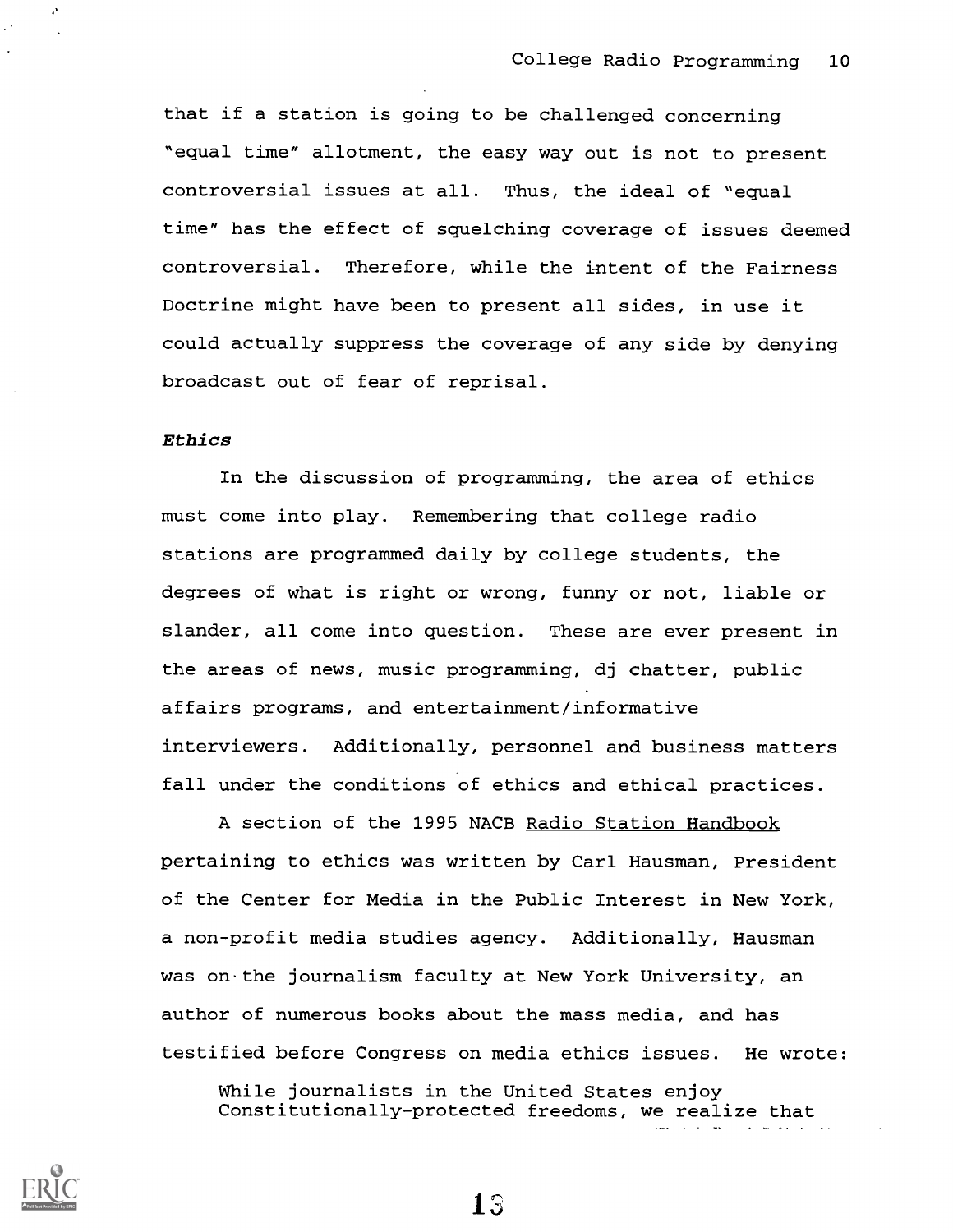from a practical standpoint freedom of the press is not and cannot be absolute. There are various restrictions of an internal and external nature that combine to draw lines on how far a news organization can go in covering a story, or how much privacy must be accorded a subject, or how a wronged person can seek redress against the press. (NACB, 1995, p. 160)

He further stated that:

The word moral is sometimes used synonymously with ethical, although morality usually refers not so much to philosophy as much as to prevailing customs. We have a tendency to use the word "moral" in matters dealing primarily with those customs and not with fundamental questions of right or wrong. For example, we would be far more likely to describe marital infidelity as "immoral" as opposed to "unethical." (p. 161)

A recommended reading source (See NACB, 1995, pp. 160- 164), the Hausman piece went on to address the areas of truth, objectivity, fairness, conflict of interest, and sensationalism, and misrepresentation within the realm of journalism ethics. Concerning truth, he stated that it is "almost a sacred tenet of journalism, but truth is not always an easy term to define." (p. 163) Furthermore, "an `objective' reporter is supposed to report 'just the facts' and keep his or her personal opinions out of the piece." (p. 164)

It is incumbent upon station management to instill logic and common sense upon the station staff. Good decision making is both inherent and teachable. These attributes will then carry over into making sound ethical and moral decisions in both programming and operations.



 $\mathcal{L}^{\mathcal{A}}$ 

14

المتقاد المتمالية المتاعين المقادمات المسترحية والبوا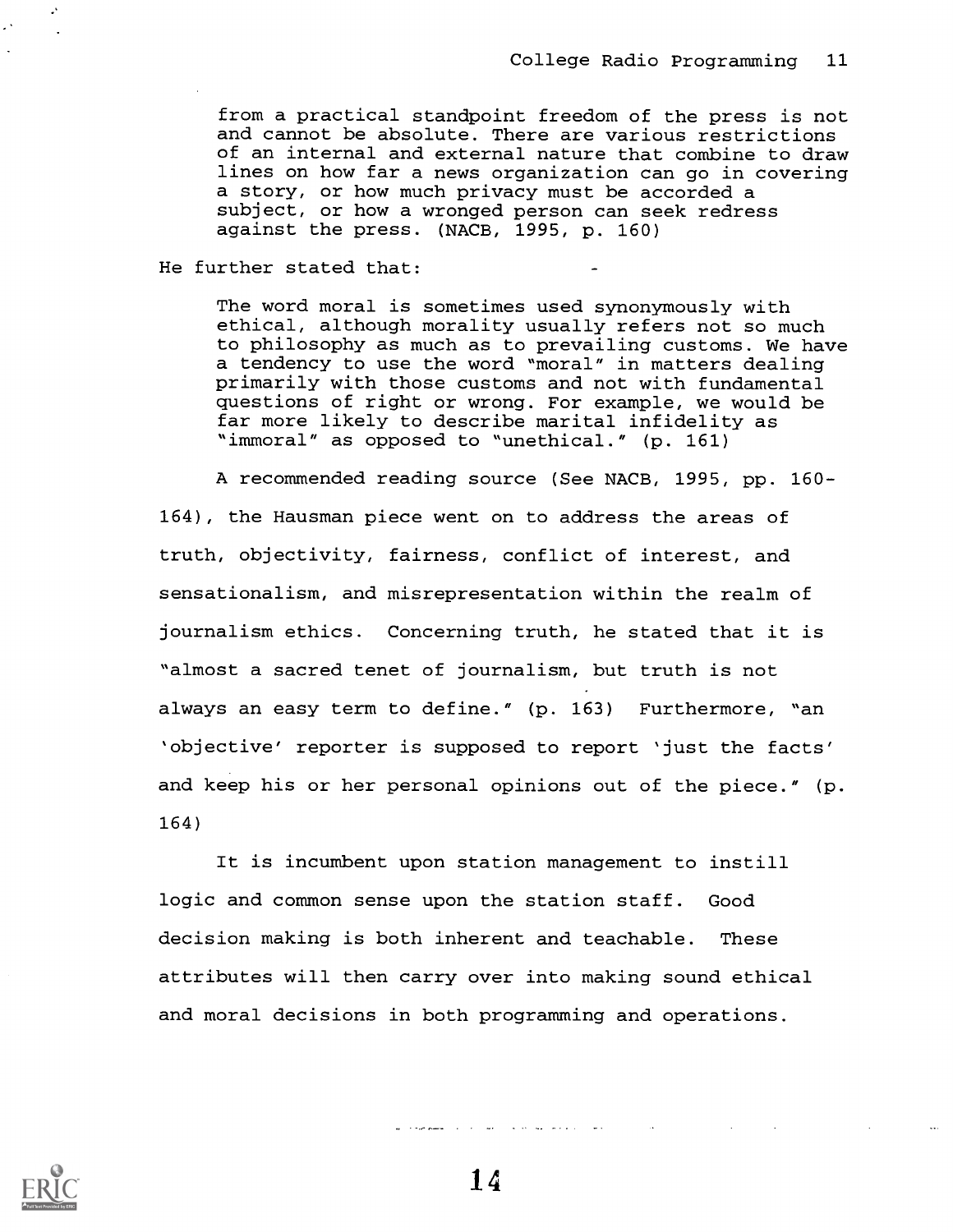## Legal Operations and Station Programming

A definitive aspect dealing with programming is in the arena of legal operations at the college radio station. The Station/General Manager and Chief Operator (quite often referred to as the Chief Engineer) are the individuals who are 1) most adept as to station legal matters and 2) responsible for the legal operation of the station. At times, the faculty station manager will place the legal operations of the station on the burden of a student program director or operations manager.

Keeping up to date on legal issues is the faculty advisor/manager and station engineer's responsibility. Referring to legal assistance may be needed at times. In addition to legal assistance when either starting a station or when making a major change such as a power increase, such expert guidance will also come in handy when confronted with on-going matters. A legal counsel whose specialty is broadcasting (known as a FCC attorney) is needed. Day-today lawyers and state attorney general's usually don't speak the "broadcast jargon." And, a FCC attorney can save the station and school a lot of time and money in the end!

Areas that are of particular legal concern and consequence for college radio stations in programming are: underwriting (including proper log entries), legal station identification, contests and promotions, transmitter operation and meter readings, the Public File, EAS-The Emergency Alert System (effective January 1997), payola and



1r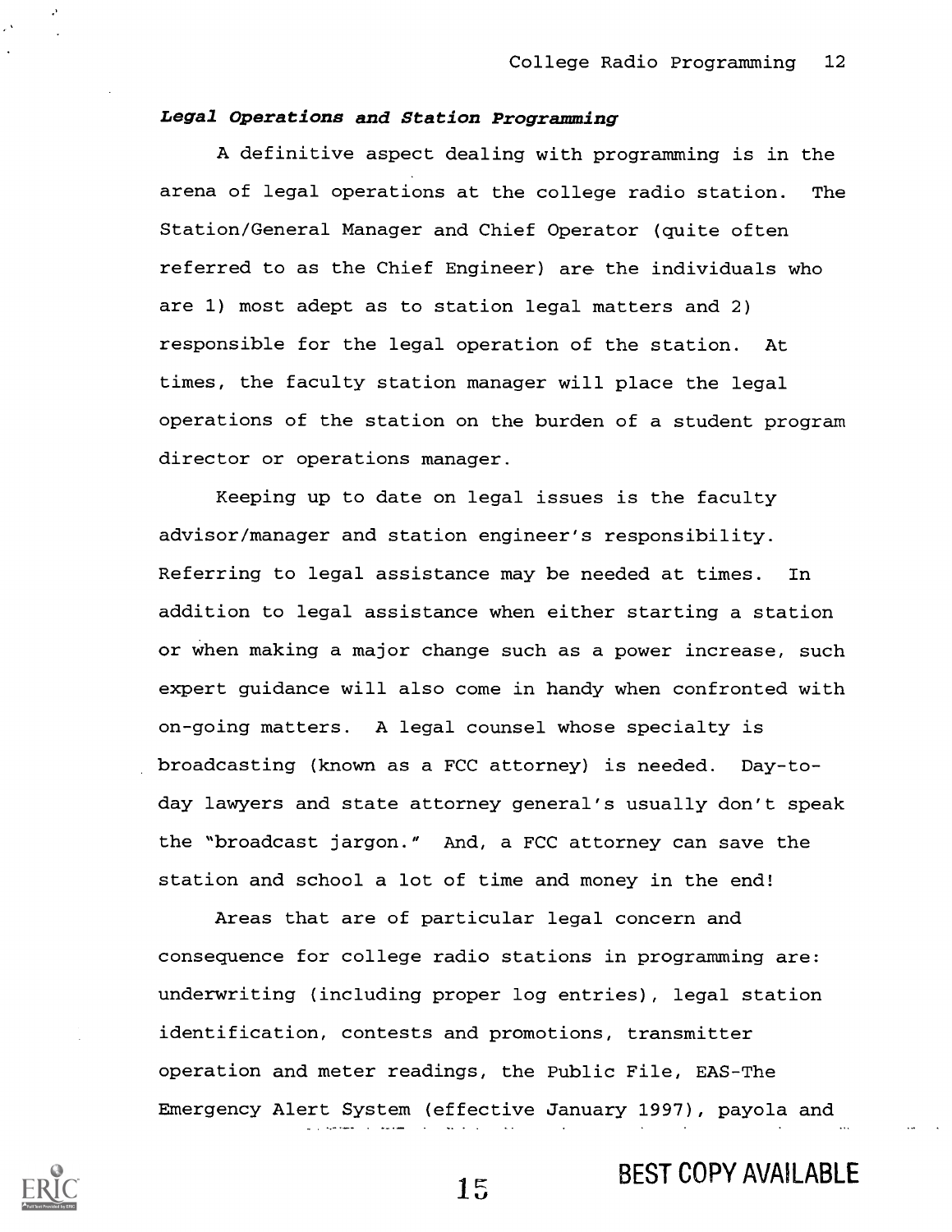plugola, obscene and indecent material, drug lyrics, and the rebroadcasting of telephone conversations. (NACB, 1995, pp. 119-121) Of course, the best safeguard from legal problems is through proper internal station communication and education. Many of these issues can and should be addressed in the station policy manual, of which all station personnel should be required to read prior to commencing work as a staff or volunteer member.

#### Satellite Programming and the College Radio Station

Today, the use of satellite programming may be of even more importance in the future of the college radio as the incorporation of automated station operations expand to compliment live daily broadcasts. In 1995, the FCC eliminated the need for station operators in order to permit unattended station operation. "The Commission noted that in many areas of broadcast operation, automation is seen as affording more accurate and controlled operation than that performed by humans." (FCC, 1995) Here, such venues as overnight programming become a true reality, even when dealing with volunteer-student staffs, in that no on-site personnel are required.

## College Radio Programming: Where Do We Go From Here?

Thus, as Gundersen wrote in 1989, "much of college radio's charm lies in its unpredictable nature and constant mutations. One fourth of programmers graduate every year. ... No [musical] genre is deemed inappropriate..." (p. 5D).

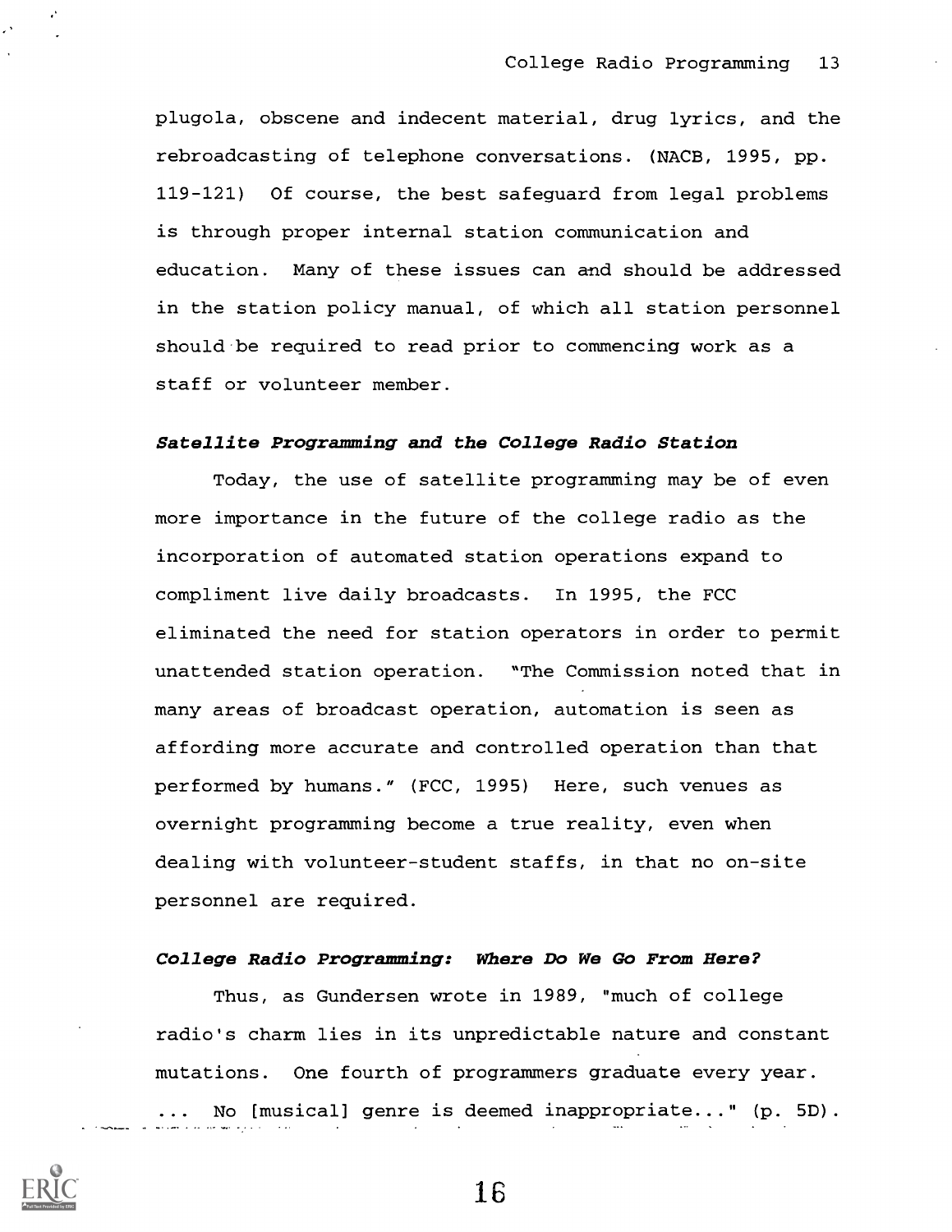Or as Ken Freedman, program director of WFMU, the Upsala College radio station in East Orange, N.J., said in 1987: " 'but at best, college radio allows each station to develop its own personality,'... [a]s for us, we're dedicated to diversity  $-$ - we're specializing in not specializing' " (Pareles, p. 18).

Findings indicate that "individual stations will be more focused in their programming efforts, more discriminating in their program choices. They plan to devote more time to fewer formats. To best serve these stations, producers and funders will need to apply a similar focus and precision." (Giovannoni, et. al., 1992, p. 2)

As the roles and responsibilities of those "in charge" of advising college radio stations grow, programming the electronic media entity will become even more important. Leadership, guidance, and capabilities of the station advisor will foster the efforts of their student staffs. In sum, programming the college radio station must take into the various aspects which help to define the purpose of each individual station.

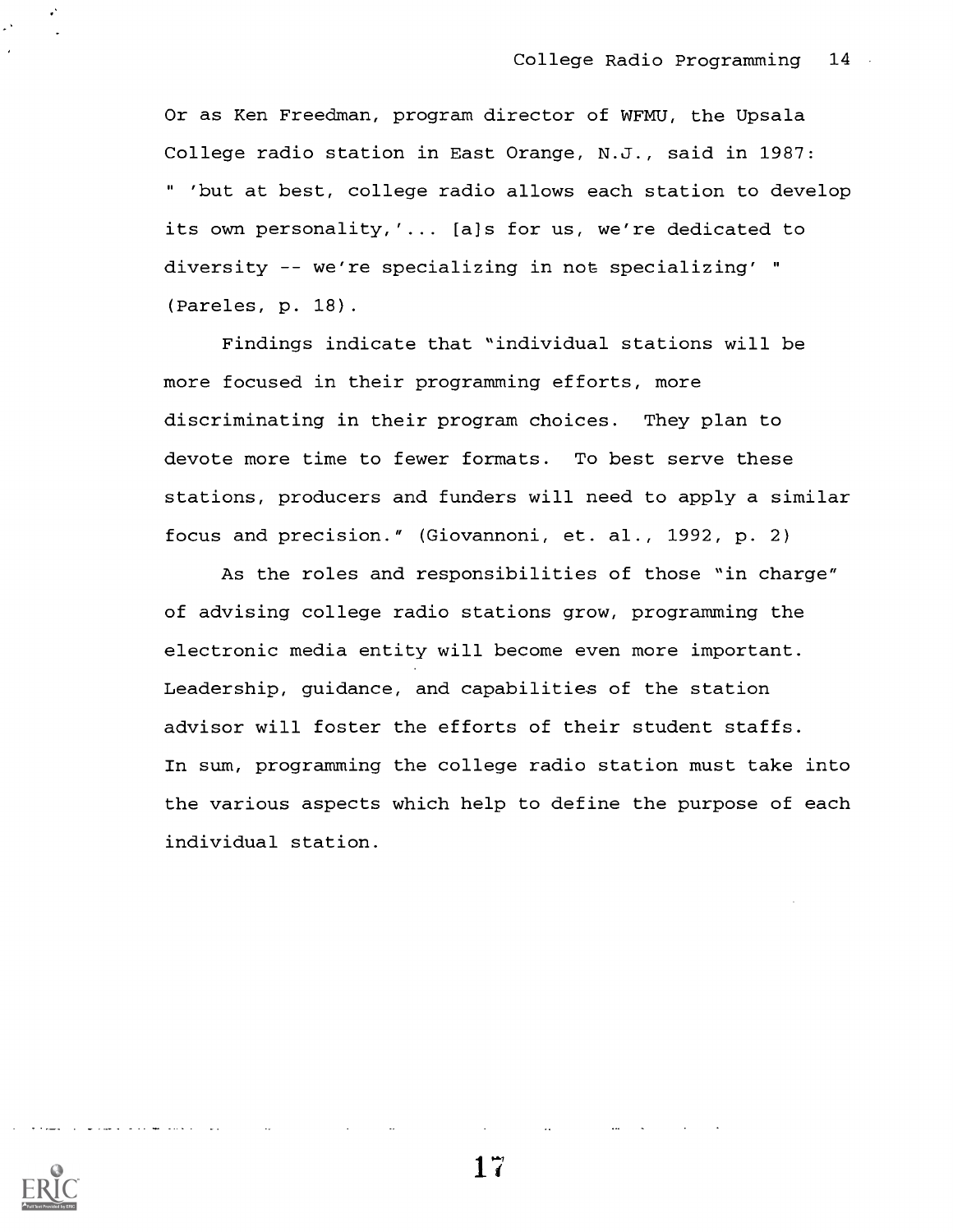#### REFERENCES

- Adams, M. H. & Massey, K. K., Ph.D. (1995). Introduction to radio: Production and programming. Madison, WI: Wm. C. Brown Communications, Inc.
- Appleford, S. (1991, August 28). KCRW builds for future with an ear to the past. Los Angeles Times, p. F4.
- Caton, B. (1979). Public radio in Virginia. Telecommunications Study Commission (Working Paper No. 12). Richmond: Virginia State Telecommunications Study Commission. (ERIC Document ED 183 209)
- Federal Communication Commission. (1995, October 2). Action by the Commission by Report and Order (FCC 95- 214). Chairman Hundt, Commissions Quello, Barrett, Ness, and Cho.
- Giovannoni, D., Thomas, T.J., & Clifford, T.R. (1992). Public radio programming strategies: A report on the programming stations broadcast and the people they seek to serve. Washington, DC: Corporation for Public Broadcasting.
- Gundersen, E. (1989, February 27). College radio explores rock's flip side. USA TODAY, p. D5.
- Hamilton,C. E. (1994). The interaction between selected radio stations and their communities: A study of station missions, audiences, programming funding (Doctoral dissertation, University of California, San Diego, 1994). Disseration Abstracts International, 54(10), 3025A.
- Kruse, H. C. (1995). Marginal formations and the production of culture: The case of college music (Doctoral dissertation, University of Illinois at Urbana-Champaign, 1995). Dissertation Abstracts International, A56109.
- National Association of College Broadcasters (NACB). (1995). Radio Station Handbook.
- Ozier, L. W. (1978). University broadcast licensees: Rx for progress. Public Telecommunications Review, 6(5), 33-39.
- Pareles, J. (1987, December 29). College radio, new outlet for the newest music. The New York Times, p. C18.



 $\sim$ 

and the contract of the contract of the contract of the contract of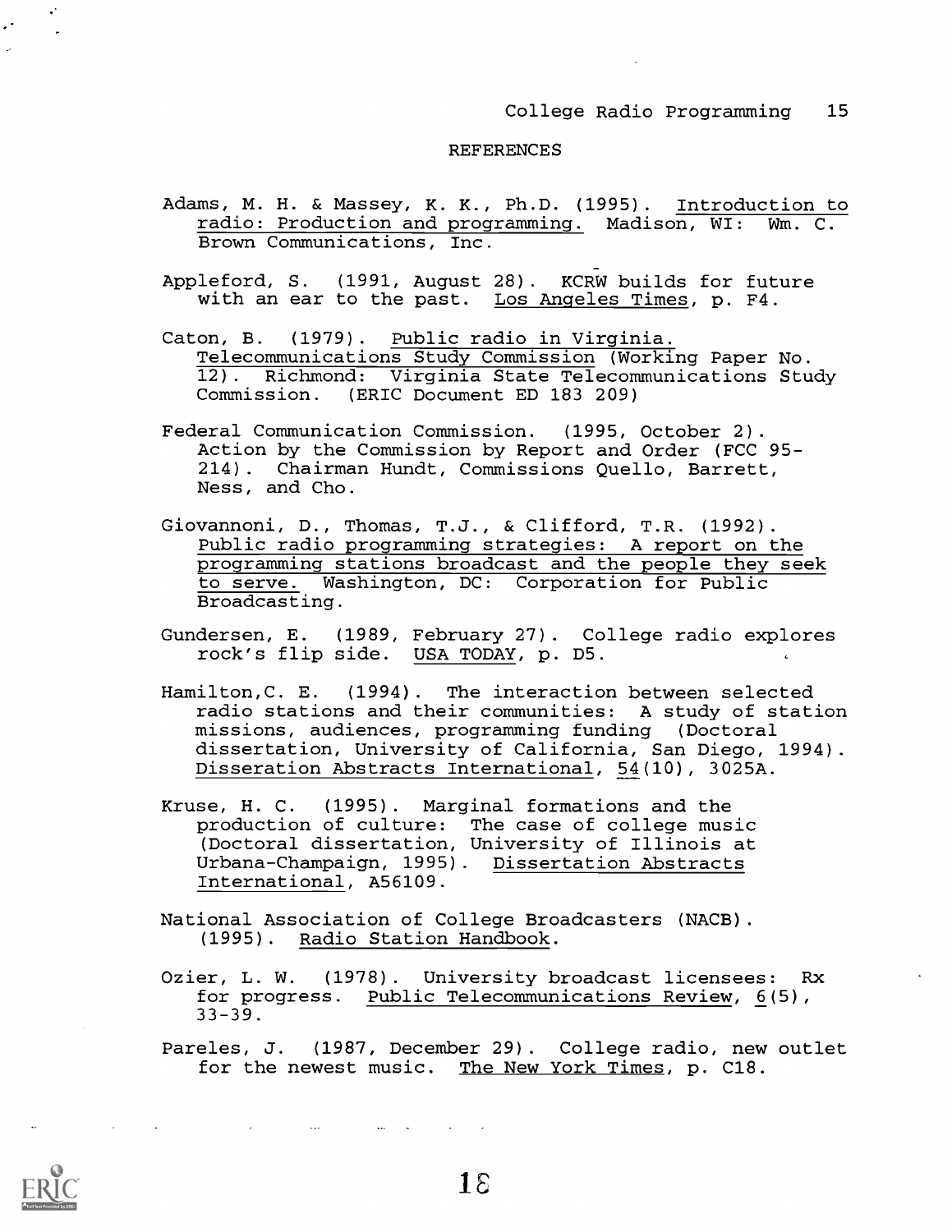Rules Service Company. (1994-95). Radio Broadcast Services.

- Sauls, S. J. (1993). An analysis of selected factors which influence the funding of college and university noncommercial radio stations as perceived by station directors (Doctoral dissertation, University of North Texas, 1993). Disseration Abstracts International, 54(12), 4372.
- Sauls, S. J. (1995, April 14). College radio. Paper presented at the 1995 Popular Culture Association/ American Culture Association National Conference, Philadelphia, PA. (ERIC Document ED 385 885)
- WSRN-FM. (1991, March 29). Home page. http://wsrn.swarthmore.edu/96/philosophy.html. Swarthmore, PA: Swarthmore College.
- Zimmerman, K. (1989, August 16). Schizoid college rock: Hip radio, safe acts. Variety, p. 67.





 $\ddotsc$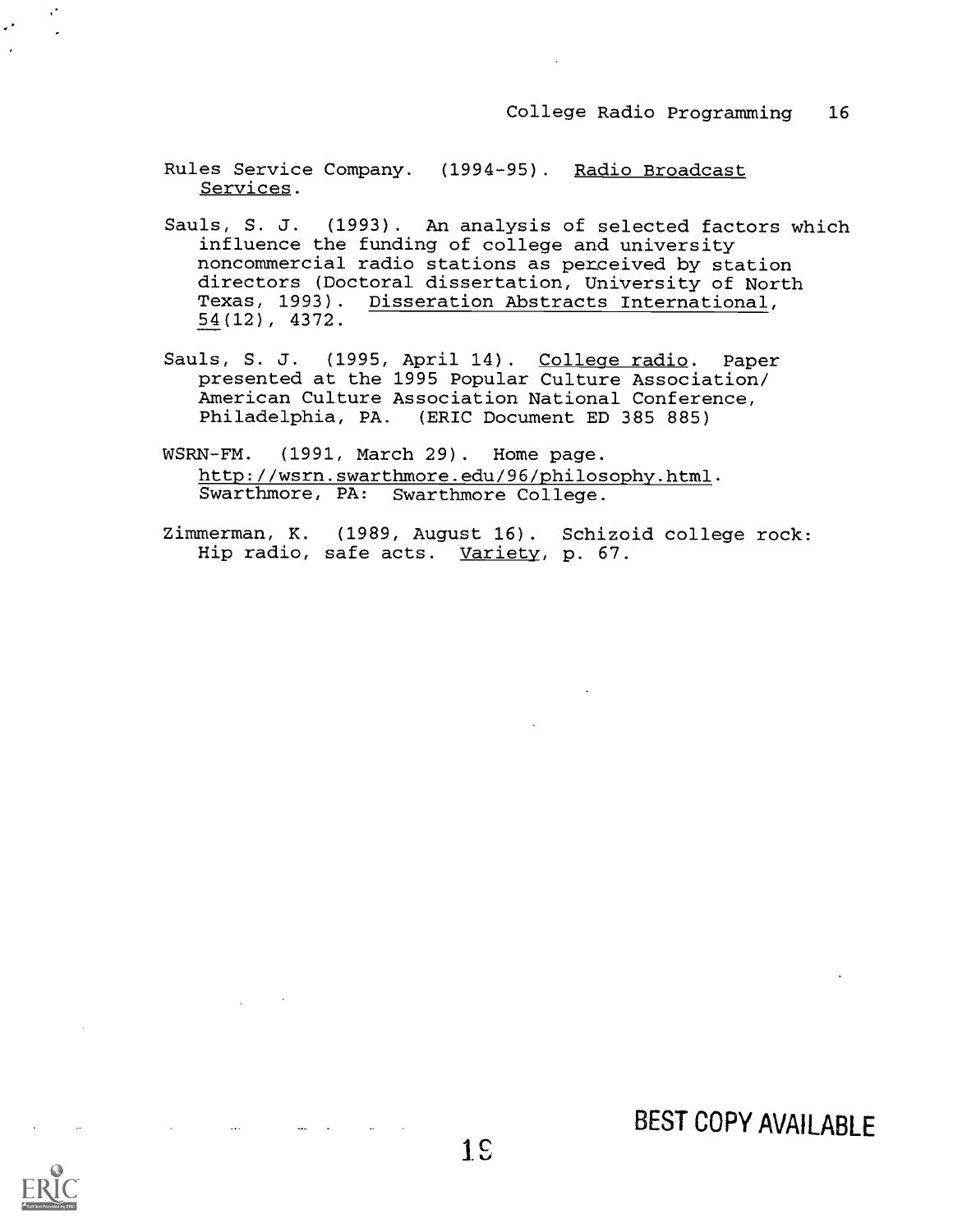$15509771$ 



# U.S. Department of Education



Office of Educational Research and Improvement (OERI) Educational Resources Information Center (ERIC)

# REPRODUCTION RELEASE

(Specific Document)

# I. DOCUMENT IDENTIFICATION:

Title: Paper presented at the Broadcast Education Association (BEA) 43rd Annual Convention<br>entitled ASPECTS FOSTERING THE PROGRAMMING OF TODAY'S COLLEGE RADIO STATION: THE entitled ASPECTS FOSTERING THE PROGRAMMING OF TODAY'S COLLEGE RADIO STATION: ADVISOR' S PERSPECTIVE Author(s): Samuel J. Sauls, Ph.D.

Corporate Source: Publication Date: Publication Date: Publication Date: Publication Date:

## II. REPRODUCTION RELEASE:

In order to disseminate as widely as possible timely and significant materials of interest to the educational community, documents announced in the monthly abstract journal of the ERIC system, Resources in Education (RIE), are usually made available to users in microfiche, reproduced paper copy, and electronic/optical media, and sold through the ERIC Document Reproduction Service (EDRS) or other ERIC vendors. Credit is given to the source of each document, and, if reproduction release is granted, one of the following notices is affixed to the document.

If permission is granted to reproduce and disseminate the identified document, please CHECK ONE of the following two options and sign at the bottom of the page.



Documents will be processed as indicated provided reproduction quality permits. If permission to reproduce is granted, but neither box is checked, documents will be processed at Level 1.

hereby grant to the Educational Resources Information Center (ERIC) nonexclusive permission to reproduce and disseminate this document as indicated above. Reproduction from the ERIC microfiche or electronic/optical media by persons other than ERIC employees and its system contractors requires permission from the copyright holder. Exception is made for non-profit reproduction by libraries and other service agencies to satisfy information needs of educators in response to discrete inquiries."

| Sign<br>here $\rightarrow$<br>please | Signature:<br>1damet<br>يسمد                       | Printed Name/Position/Title:<br>Samuel J. Sauls, Ph.D.<br>Assistant Professor |                             |
|--------------------------------------|----------------------------------------------------|-------------------------------------------------------------------------------|-----------------------------|
|                                      | Organization/Address:<br>University of North Texas | Telephone:                                                                    | ``FAX`                      |
|                                      | Department of Radio, Television & Film             | $(940)$ 565-3222<br>E-Mail Address:                                           | $(940)$ 565-2518<br>: Date: |
|                                      | P.O. Box 310589<br>Denton, Texas 76203             | sauls@unt.edu:                                                                | April 14, 1998              |